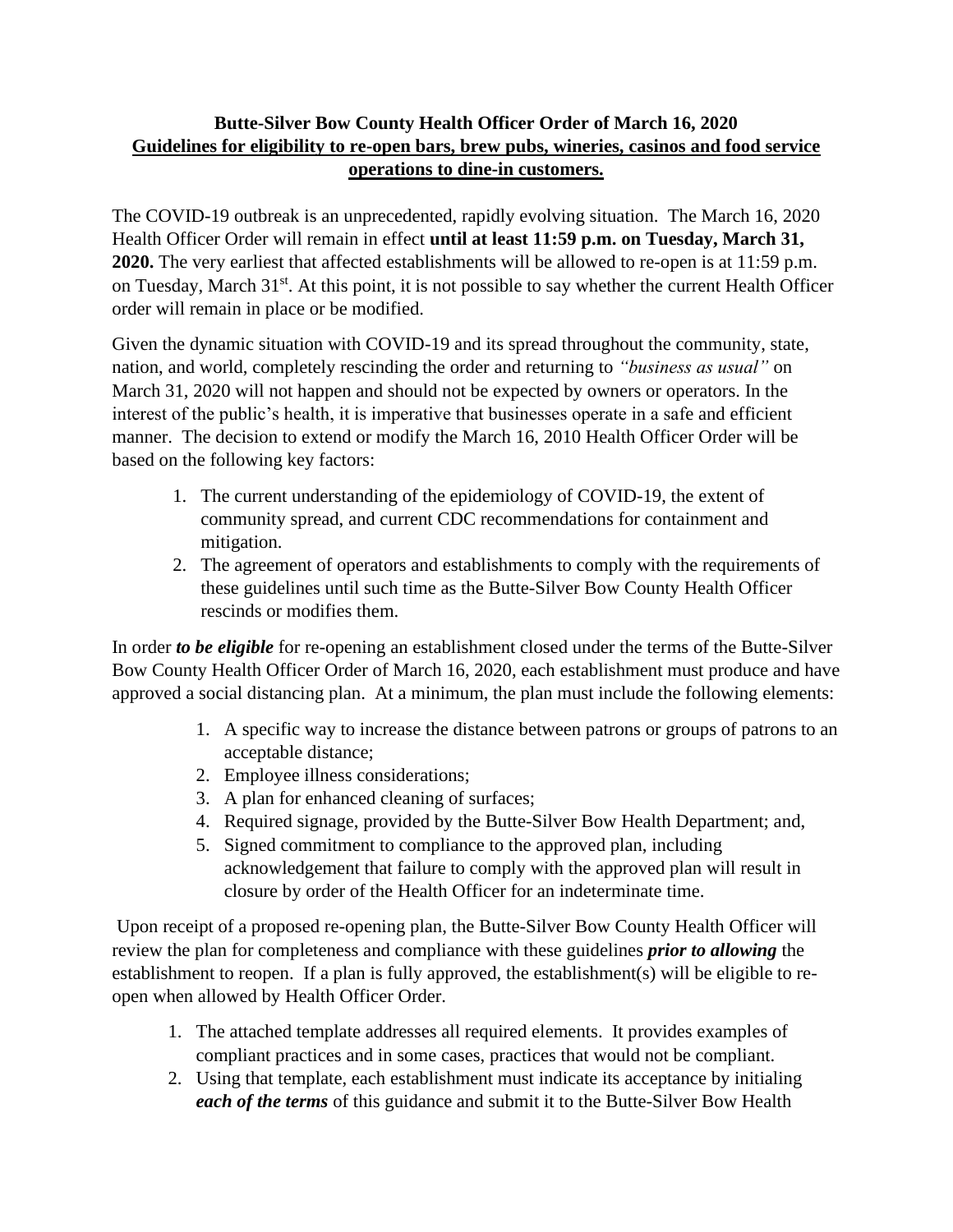Department. In the event that a single owner or operator has multiple licensed sites, the same plan can be used by indicating all applicable license numbers.

- 3. Once completed, submit the plan to the Butte-Silver Bow Environmental Health Division (see email address on the Re-Opening Plan below).
- 4. When the re-opening plan is approved by the Health Officer, the applicant will be notified in writing.
- 5. At the point that the Health Officer allows re-opening of establishments subject to the terms of the March 16, 2020 Health Officer Order, establishments with approved plans under this guidance may begin to serve customers.

*Please note that completion and approval of the plan described herein does not authorize re-opening of establishments affected by the March 16, 2020 Health Officer Order. Reopening will require both an approved plan AND rescission or modification of the current Health Officer Order that authorizes re-opening.*

*The dynamic nature of the COVID - 19 outbreak will require changing prevention, containment, and mitigation strategies as the outbreak unfolds. This guidance is likely to change over time. In addition, this plan and any future related plans are subject to applicable state or federal guidelines and rules, including future changes to existing requirements.*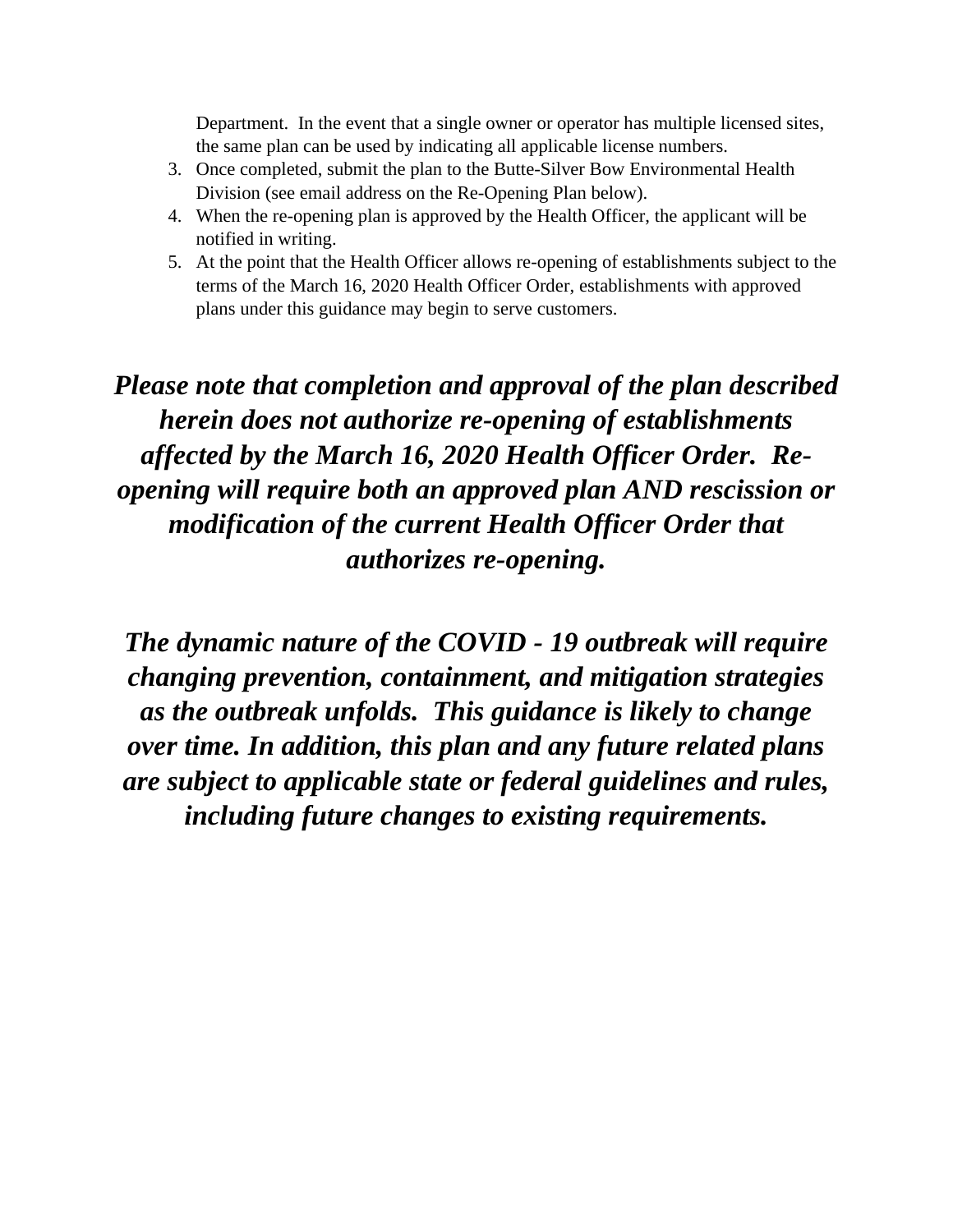### **Re-Opening Plan**

| Establishment Name(s):    |
|---------------------------|
| License number(s): $\_\_$ |
| Owner / operator: __      |

## *Please initial each item below indicating your understanding of the requirement.*

## **Plan to increase the distance between patrons or groups of patrons to an acceptable distance:**

There must be *tangible evidence of actions* to optimize the distance between patrons or groups of patrons.

Examples of acceptable actions to meet this requirement include but are not limited to:

• Removing half or more tables from a dining area and spreading remaining tables throughout the available seating space

- Removal of chairs from every other table.
- Blocking entrance to every other booth (e.g., by visible tape)
- Affixing a sign on every other table or booth stating clearly that it is closed and not available for patrons' use

• No table may accommodate more than ten (10) patrons and tables cannot be combined to accommodate more than ten (10) patrons.

• For bar areas, physically making two bar stools unavailable between every available bar stool (e.g., remove seats or affix an object large enough to make the seat unusable)

- For gaming areas, disabling machines to allow at least 6 feet between players
- Plans and processes are in place to limit waiting areas to no more than ten (10) people

Examples of unacceptable actions to meet this requirement include but are not limited to:

• A sign or statement to the effect of "We will seat patrons apart from one another" *without definitive action*

• A sign or statement to the effect of "Please practice social distancing and sit apart from other patrons or groups" *without definitive action*

• Closing one section of the establishment but keeping the same concentration of in-use tables and booths within the section that is open

## *Employee illness requirements:*

\_\_\_\_\_ Employees who have fever, cough, or shortness of breath will not be allowed to work until symptoms are resolved.